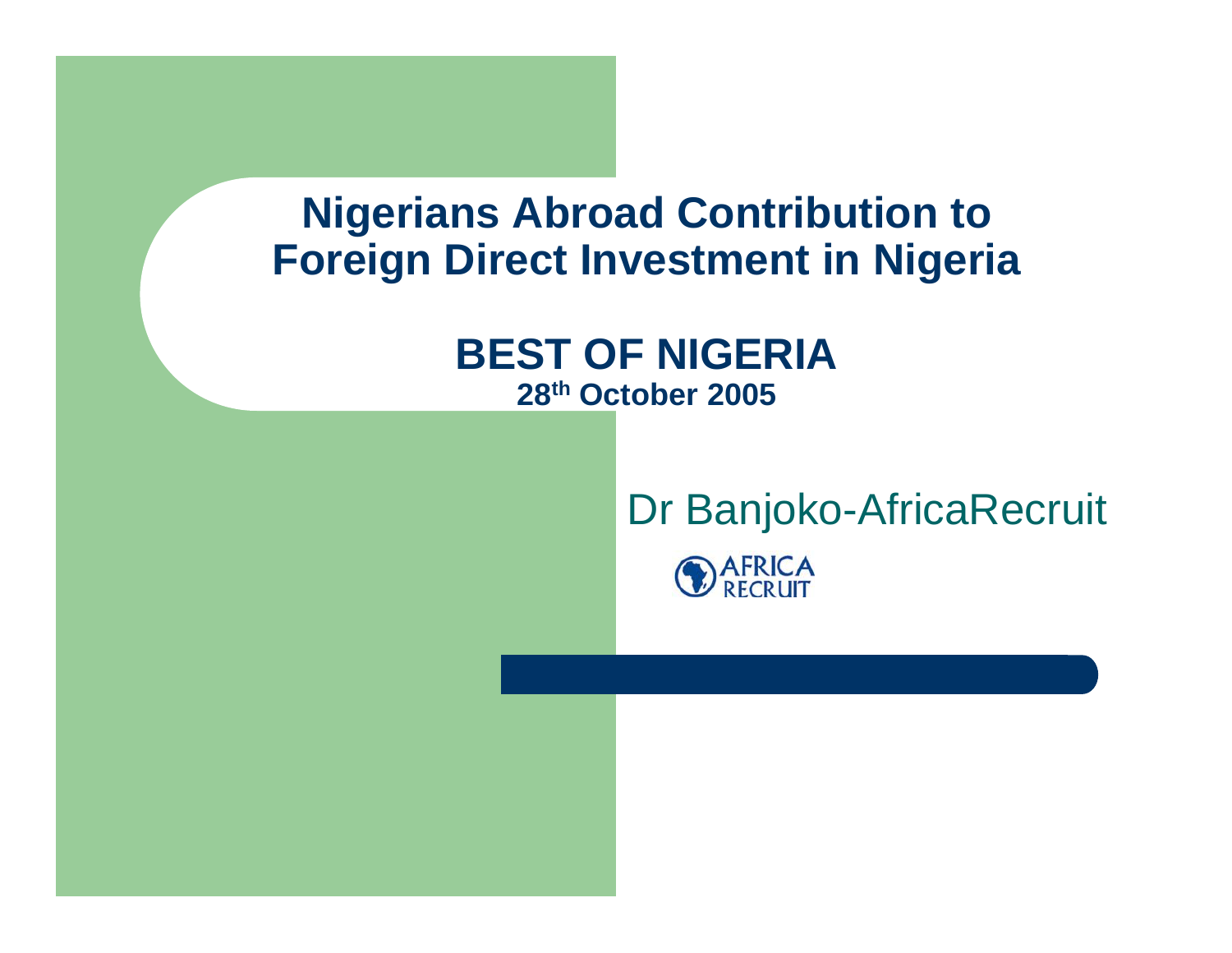# **The growing phenomenon**

- $\bullet$  In 2001 remittances to developing countries stood at \$72.3 billion, 42% of total Foreign Direct Investment. In 2003it was estimated to be over \$300 billion. This is the second largest source behind Foreign Direct Investment of external funding for developing countries. It is a more stable source of capital than private capital and is expected to rise.
- $\bullet$  Africa accounts for approximately 15% ( \$45 billion of the total global remittance flow).

Aid and remittances (current US\$ billions)

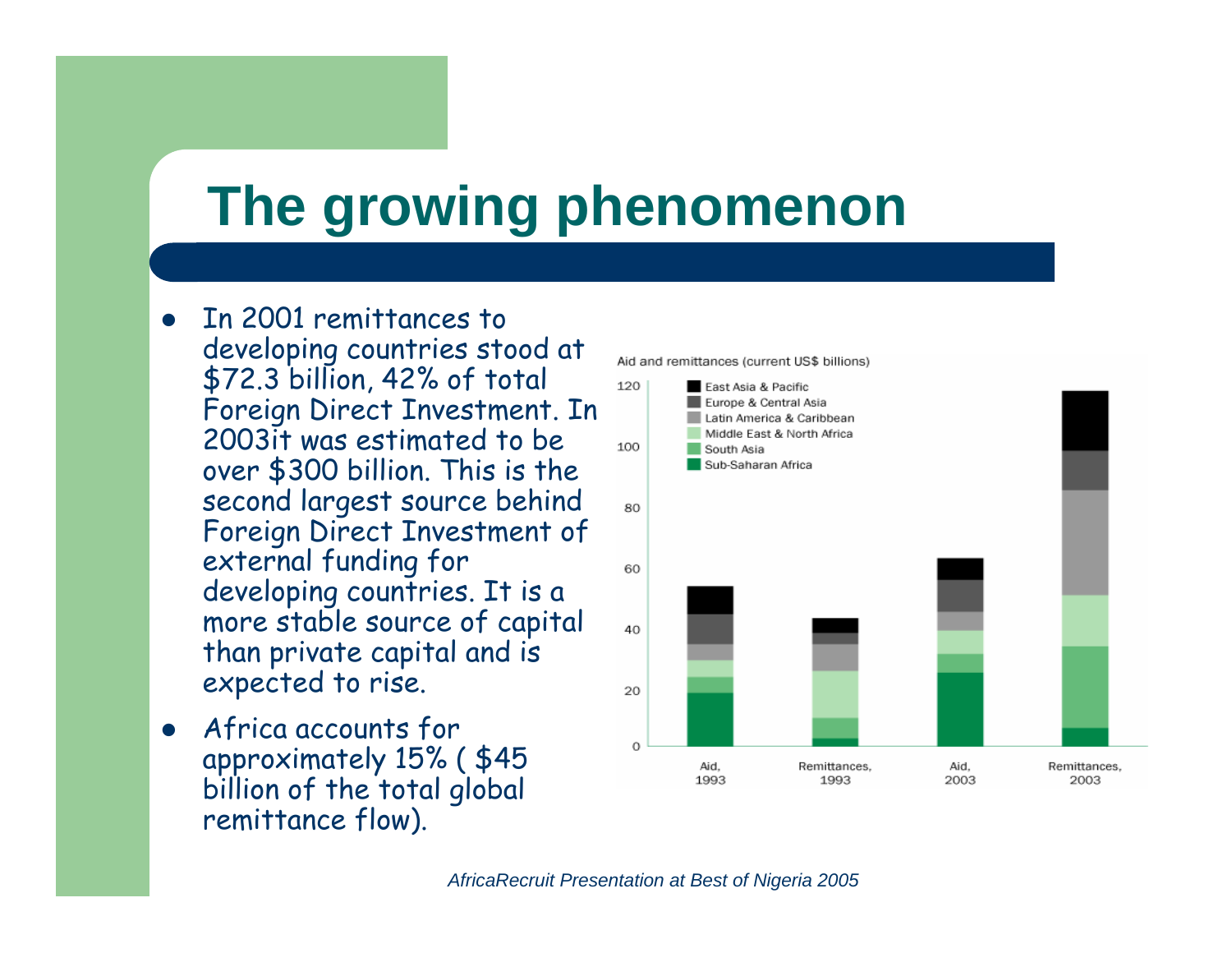#### **Diaspora Investors :** *Emerging Investors*



*Source:DFID presentation at Africa Diaspora Investment 2005*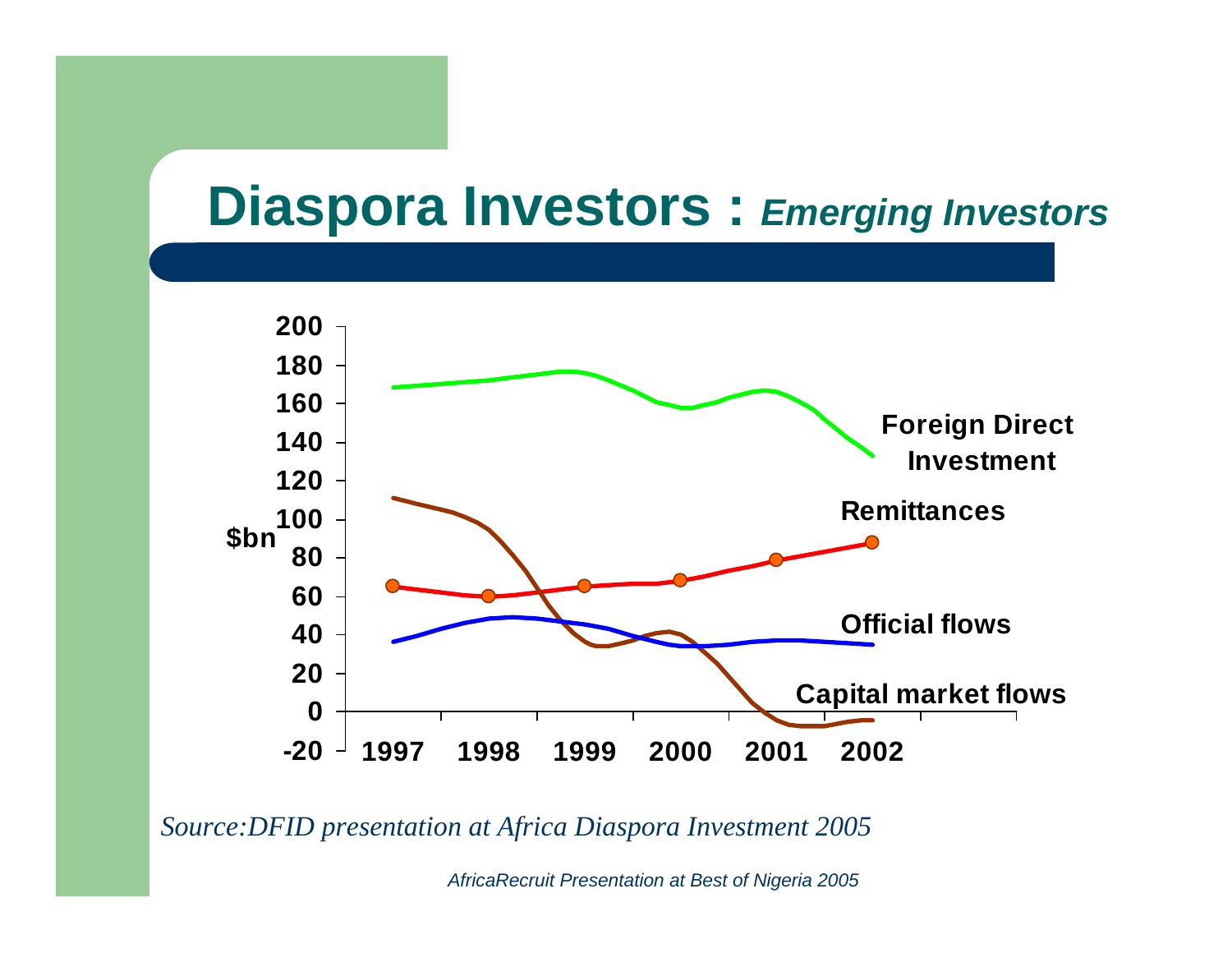# **Background- 2**

- Nigerians in the Diaspora remitted at least up to \$28 billion dollars within the last 8 years. Experts have argued that the amount being remitted through informal channels is probably 4 times this amount. This amounts to \$112 billion
- AfricaRecruit initial survey (2003) pointed to consumption driven remittances a follow up survey of Nigerian Diaspora survey in 2005 showed that 92% of the remittances is invested
- Remittance account for approximately 5% of Nigeria's GDP. This does not take into account the substantial amount that goes through the informal channels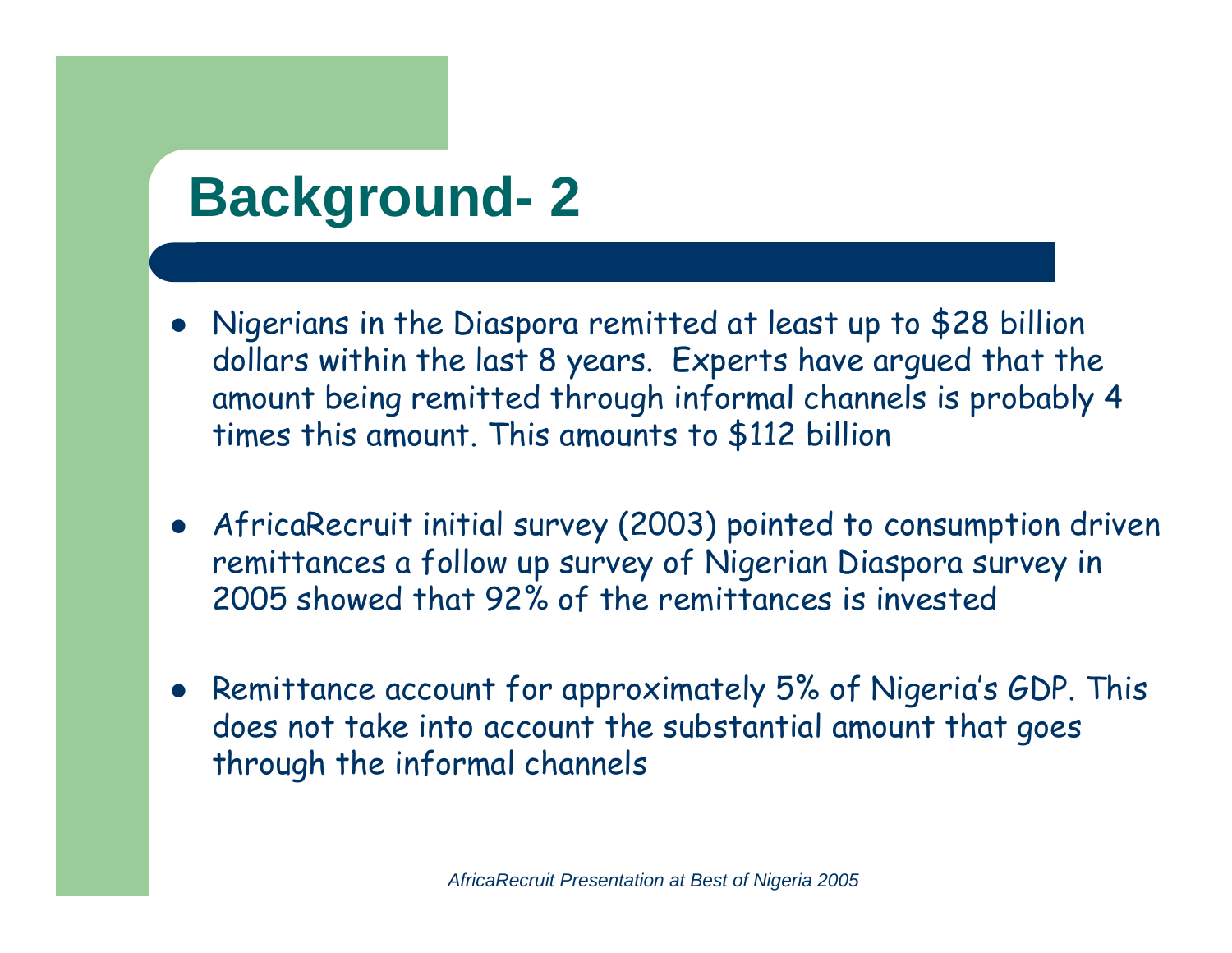# **Background- 3**

#### Reasons for this include:

- •High commission
- •Poor infrastructures in sending and receiving countries
- •Wide differences between official and black rate
- •Alternatives- bartering, people transfer
- •Control in dispensing to local rate by the receiver
- •No integrated services between business and governments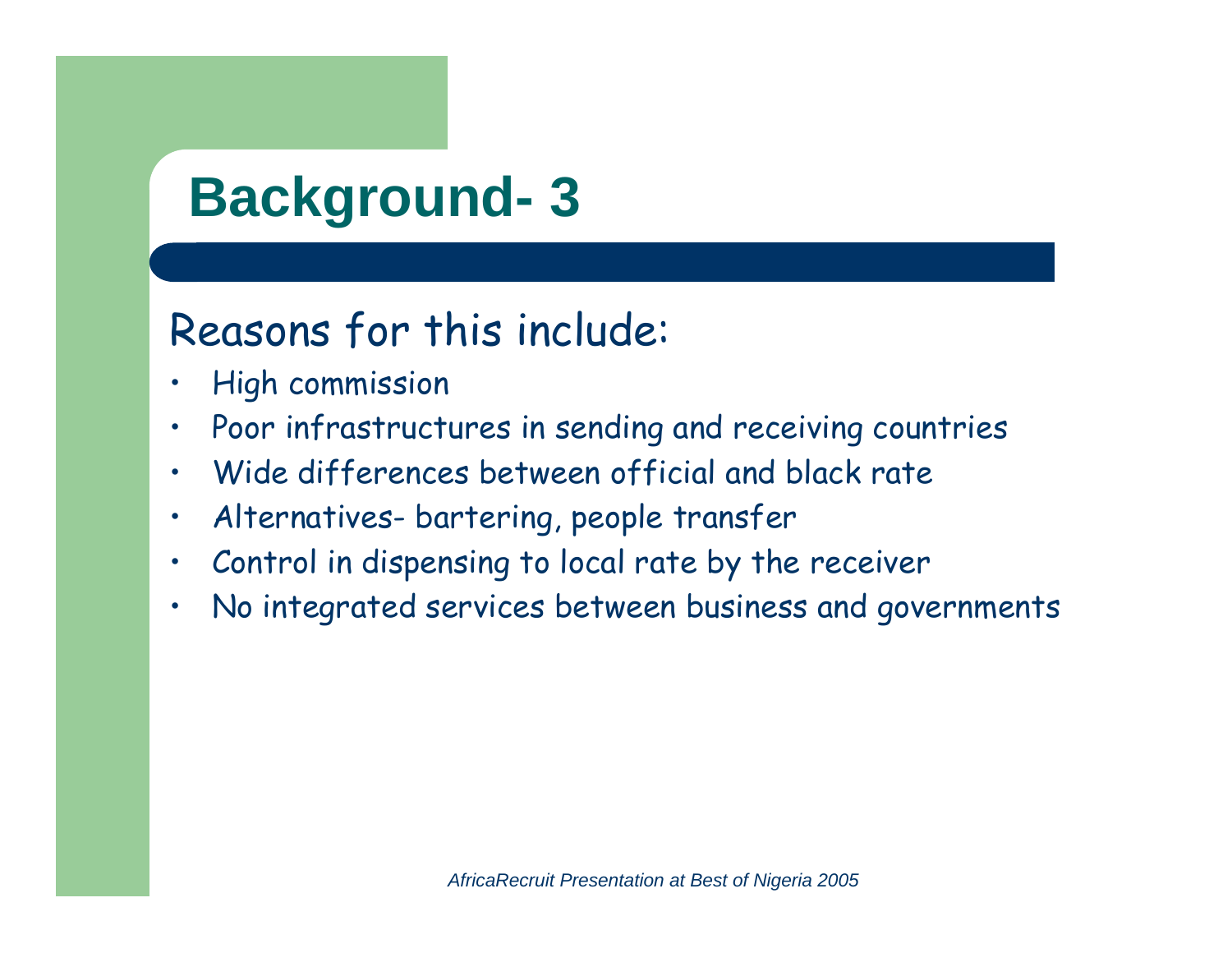# **Nigerian Diaspora Investors**

- 61% of those surveyed remit home for sustenance of those that do 41% also remit home for investment purposes
- This cover a diverse range of respondents from self employed to top level executives
- 7% of those surveyed that do not invest for sustenance reasons invest on average more than those that invest for sustenance only
- 40% of this investment currently goes into the capital market with Real Estate another popular investment option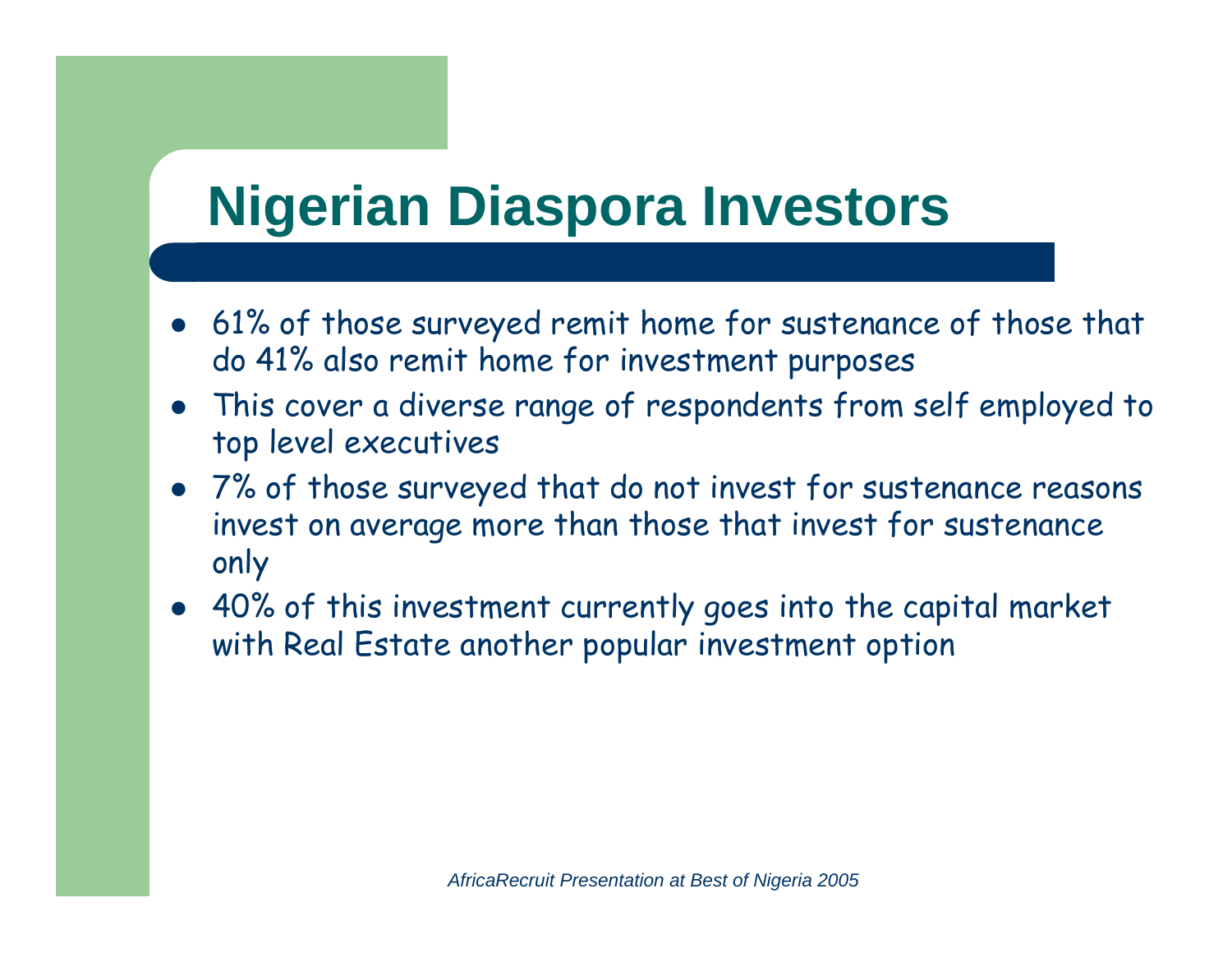#### **Breakdown of Flows**

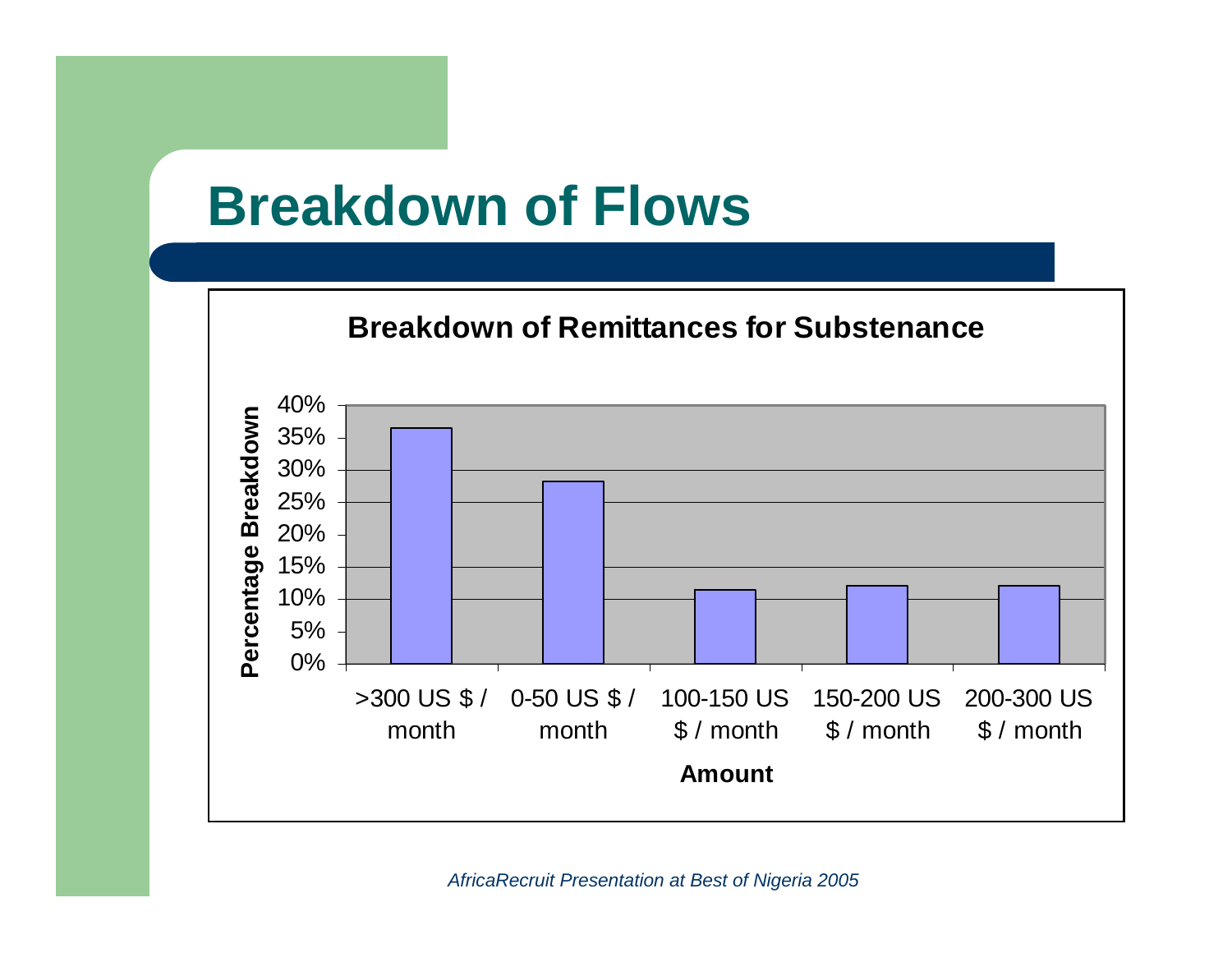#### **Breakdown of Flows-2**

#### **Breakdown of Remittances for Investment**

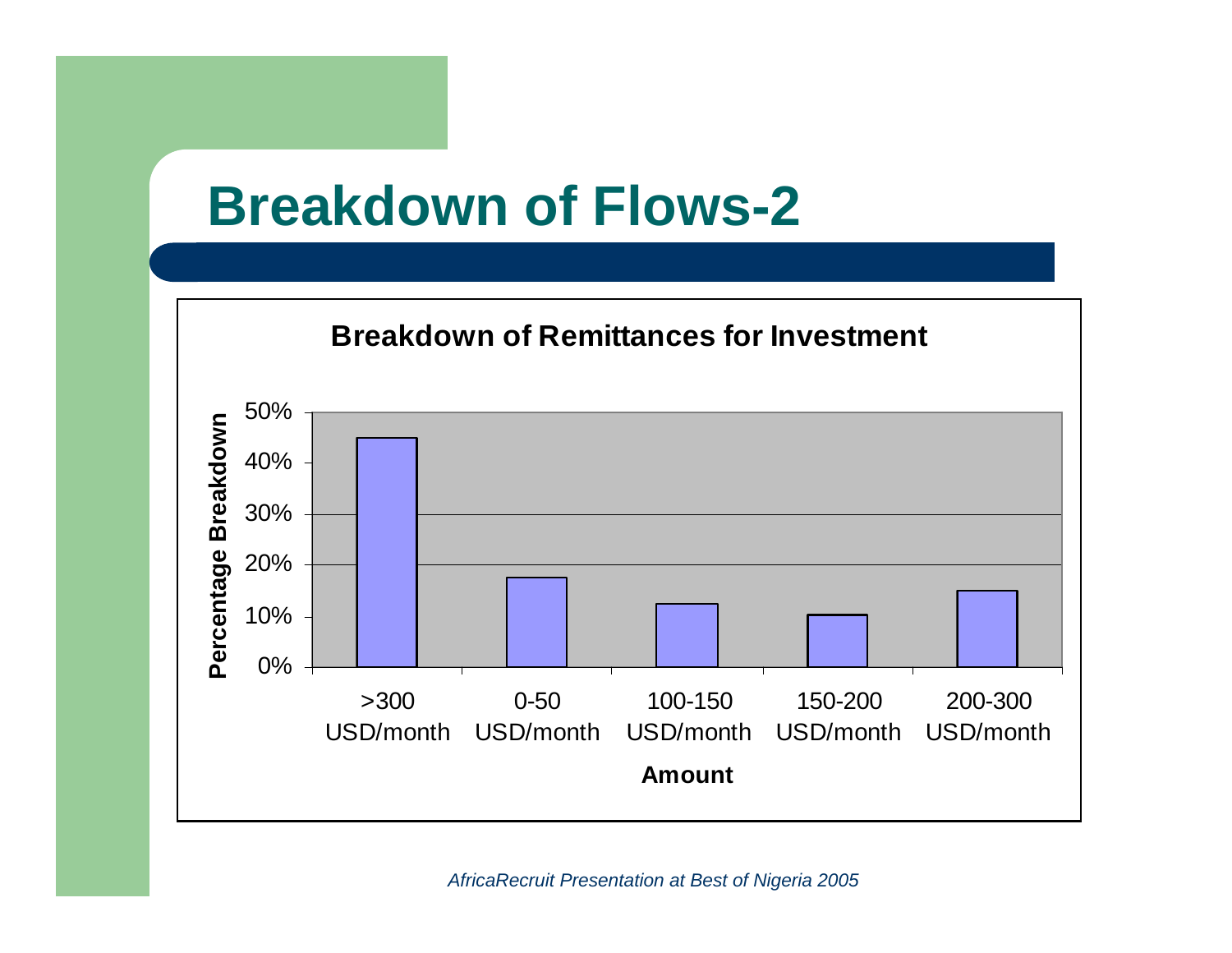#### **Areas of Investment's**

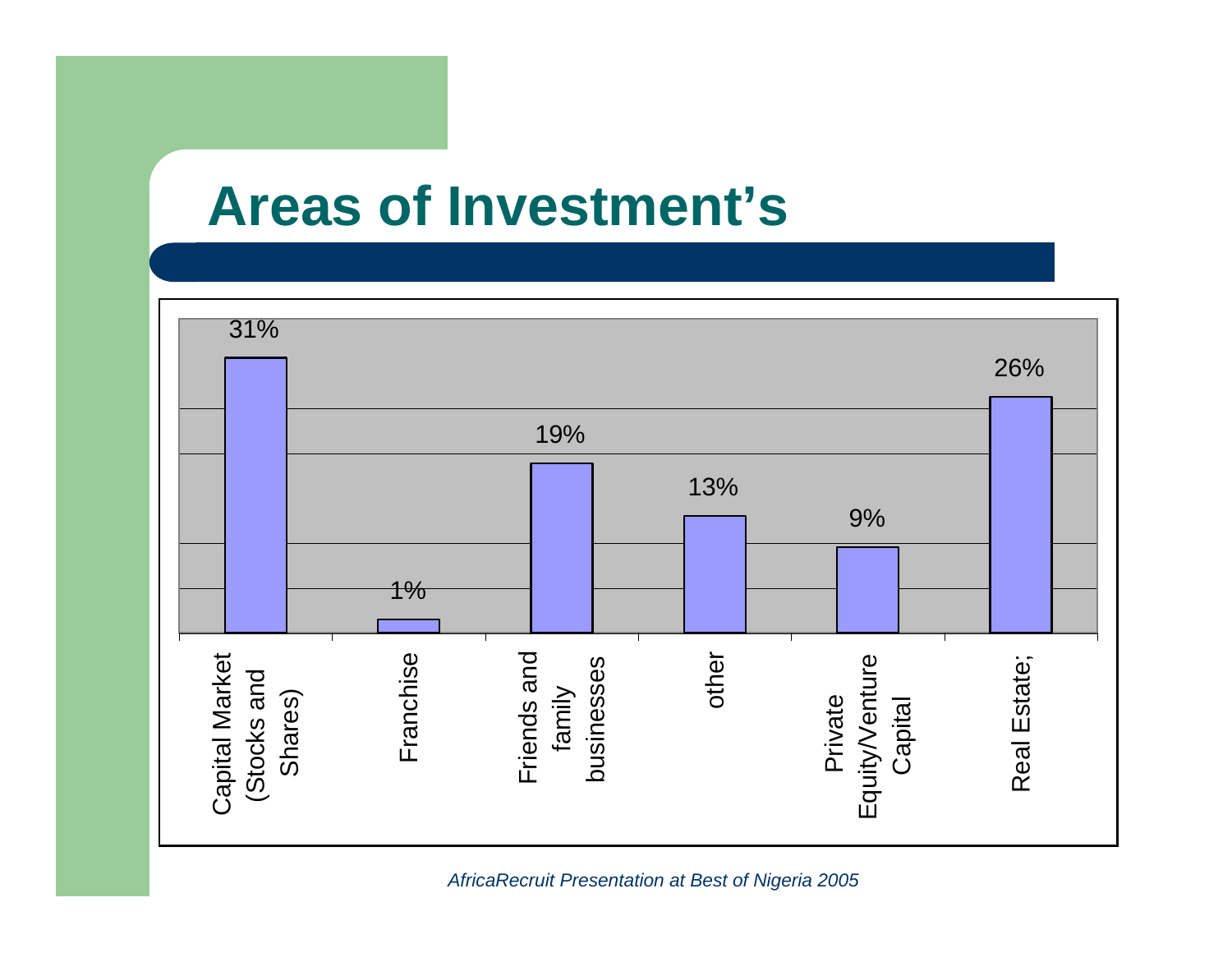# **Obstacles**

- 93% of the respondents indicated that ICT/Telecomm had improved their ability to invest
- However 45% indicated that still require further information to make an informed decision on investment
- **•** Transparency and due diligence
- $\bullet$ Infrastructure such a public amenities
- $\bullet$ Suitable options
- $\bullet$ Legal framework
- $\bullet$ Integration between host and native country
- $\bullet$ Sustaining a "winning model"
- $\bullet$ Access to finance
- $\bullet$ International standards of operation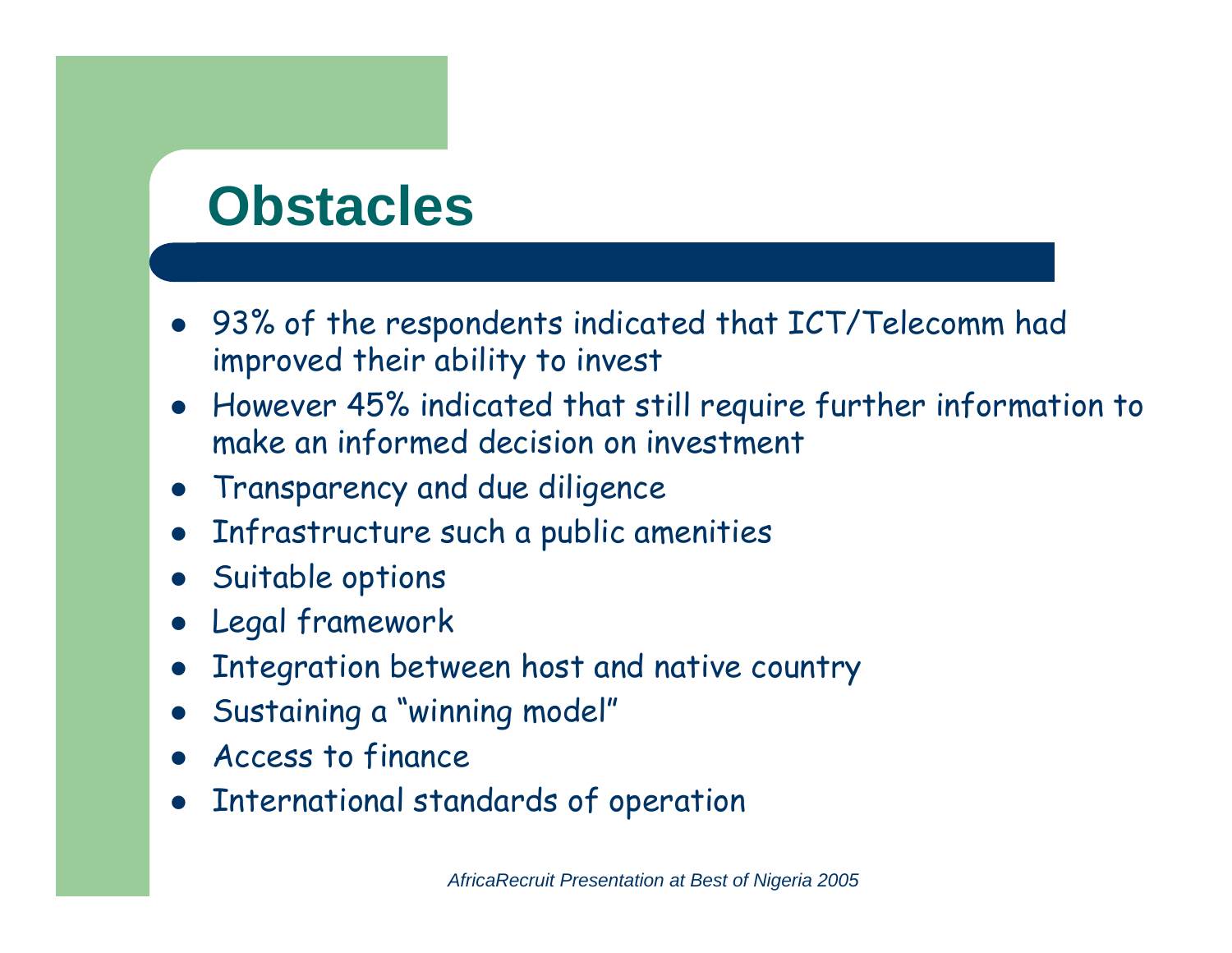### **Need for Information**

#### **Benefits to Nigeria's ability to:**

- • translate some of the current cash transfer (30%) to formal channels ( increased FDI)
- •capture more information, plan and forecasts its FDI
- • create policy enhancers, alternatives and incentives to the private sector

#### **Benefits to senders the ability to:**

- •make more informed choices
- •more conveniently transfer e.g. direct debit

#### **Benefits to recipients the ability to:**

- •Receive on a regular basis and plan ( direct debit)
- •Receive more from the money sent
- •Consider investment options
- •Enable micro finance and credit capacity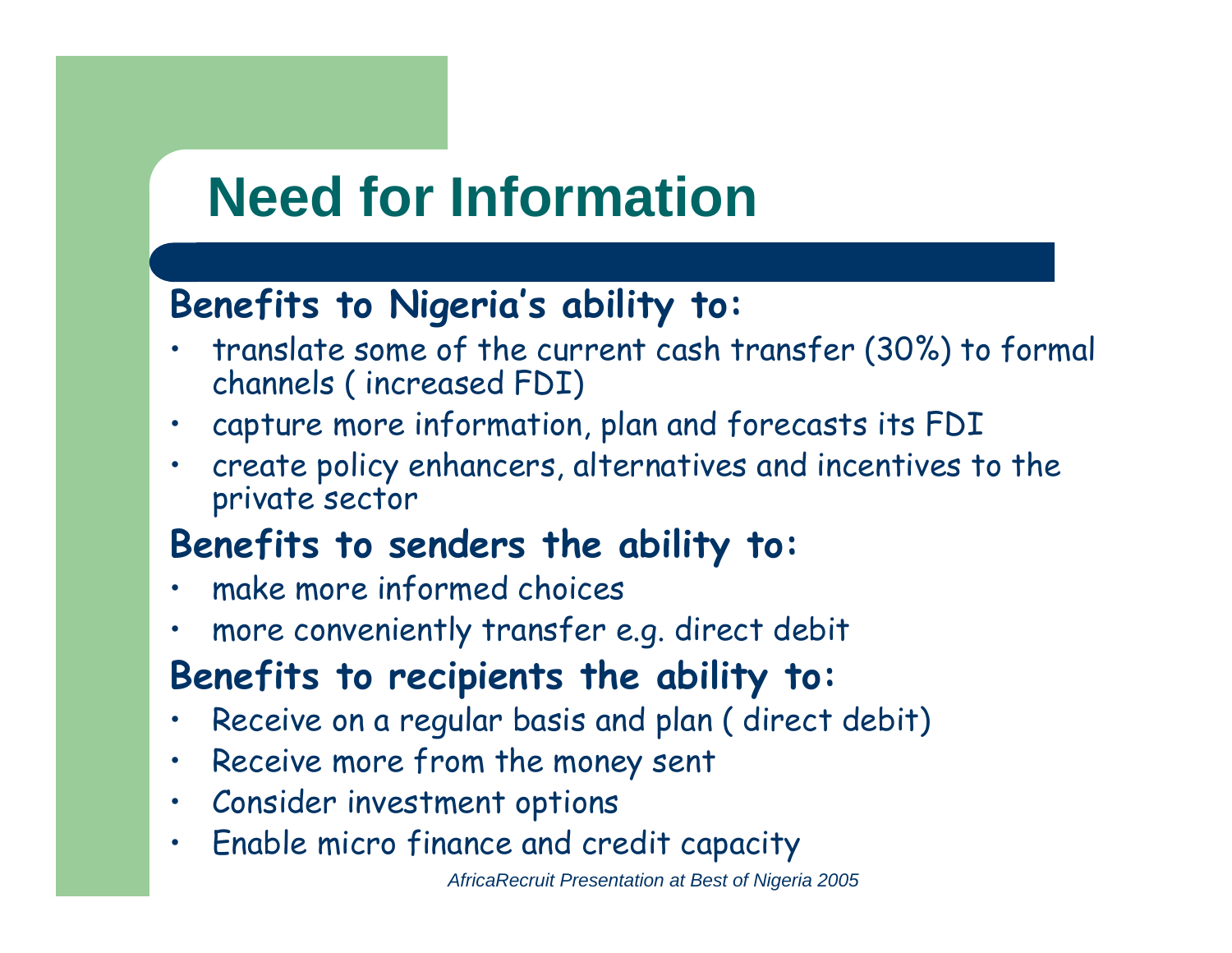# **Way Forward**

- • Increased involvement of Nigerian government, institutions private sector in particular the financial sector to develop policy, create more packages and incentives to encourage formal flows
- • Host countries to work with Diaspora communities and private sector MTO
- • Nigerian Diaspora greater understanding of the impact of remittances/FDI to Nigeria & Africa as a continent
- •Using the remittances as leverages for Nigeria's development
- • Incentives to Diaspora Investors similar to those given to foreign investors
- •Transparency and accountability